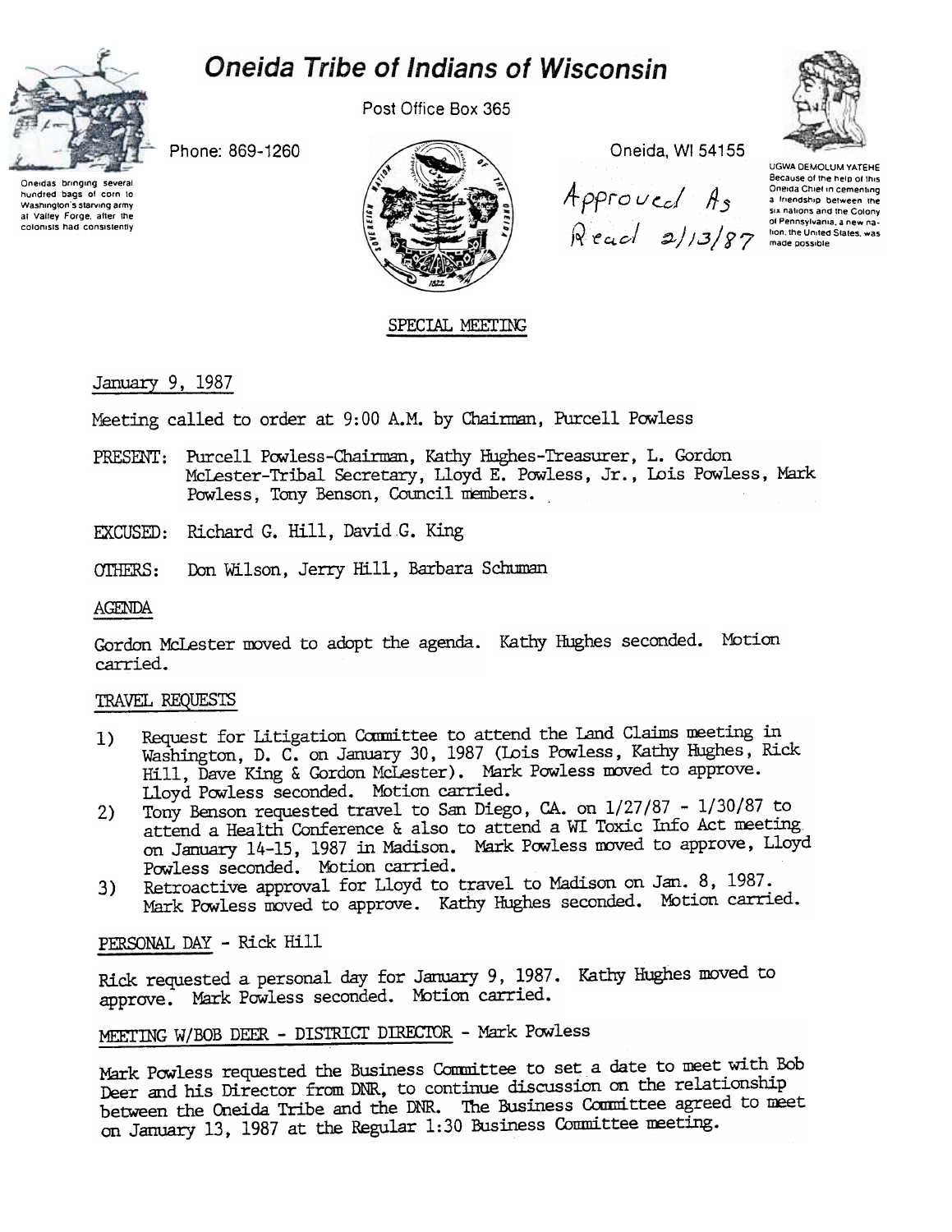Oneida Tribe of Indians of Wisconsin Special Meeting - January 9, 1987 Page 2

MINUTES TO BE APPROVED:

December 9, 1986 – Kathy moved to table the minutes of December 9, 1986. Mark December 1, 1986 -Approved as read December 2, 1986 - Approved as corrected December 5, 1986 - Lois moved to table the minutes of December 5, 1986, seconded. Motion carried. seconded. Motion carried. December 11, 1986 - Approved as read December 12, 1986 - Approved as read December 16, 1986 - Approved as corrected December 18, 1986 - Approved as read December 29, 1986 - Approved as read December 30, 1986 - Approved as corrected

#### REQUEST FOR SPONSOR OF MISS JR. AMERICA PAGEANT

Carla Clark's daughter, Candy L. Clark was chosen to participate in the Miss Jr. American Pageant (Petite Division) 4 - 7 years age group. Mrs. Clark is asking if the Tribe would be a sponsor for her. 1he fee is \$165. The event is in Milwaukee on March 7, 1987. After discussion Lois Powless moved to support Miss Jr. America with funds to come from the Legislative support line item. Lloyd Powless seconded. Mark Powless opposed. MOtion carried.

#### LAND COMMITTEE MINUTES OF DECEMBER 18, 1986 - Chris Doxtator

 $1.$ Special Wood Cutting Request: In a memo of December 16, 1986, Rick Hill requested that previous action of October 7, 1986 designating County Line "U" site, 10 acres to be clear cut through a process of bids through the BIA be cancelled. This action would then permit an educational project to take its place. Construction of two nature centers is recommended under the coordination of Senior Conservation Officer, Terry Jordan, Conservation Board, Tribal School, Land Committee, WCC and Oneida Community. The Land Committee recommends the action on October 7, 1986. be revised.

Lloyd Powless moved to approve the recommendation, Lois Powless seconded. Motion carried.

Dennis Danforth requested an extension of his wood cutting permit. Land Committee recommends that the permit be extended for one year. 2.

Tony Benson moved to approve, Lloyd Powless seconded. Motion carried.

3. A request was made by renters at the Peterson farm house for permission to remove a portion of the fence so they may pass through the other driveway. The Land Committee recommended to deny this request because of a concern for the safety of the children playing there.

Lois Powless moved to approve, Tony Benson seconded. Mark Powless and Gordon McLester opposed. Motion carried.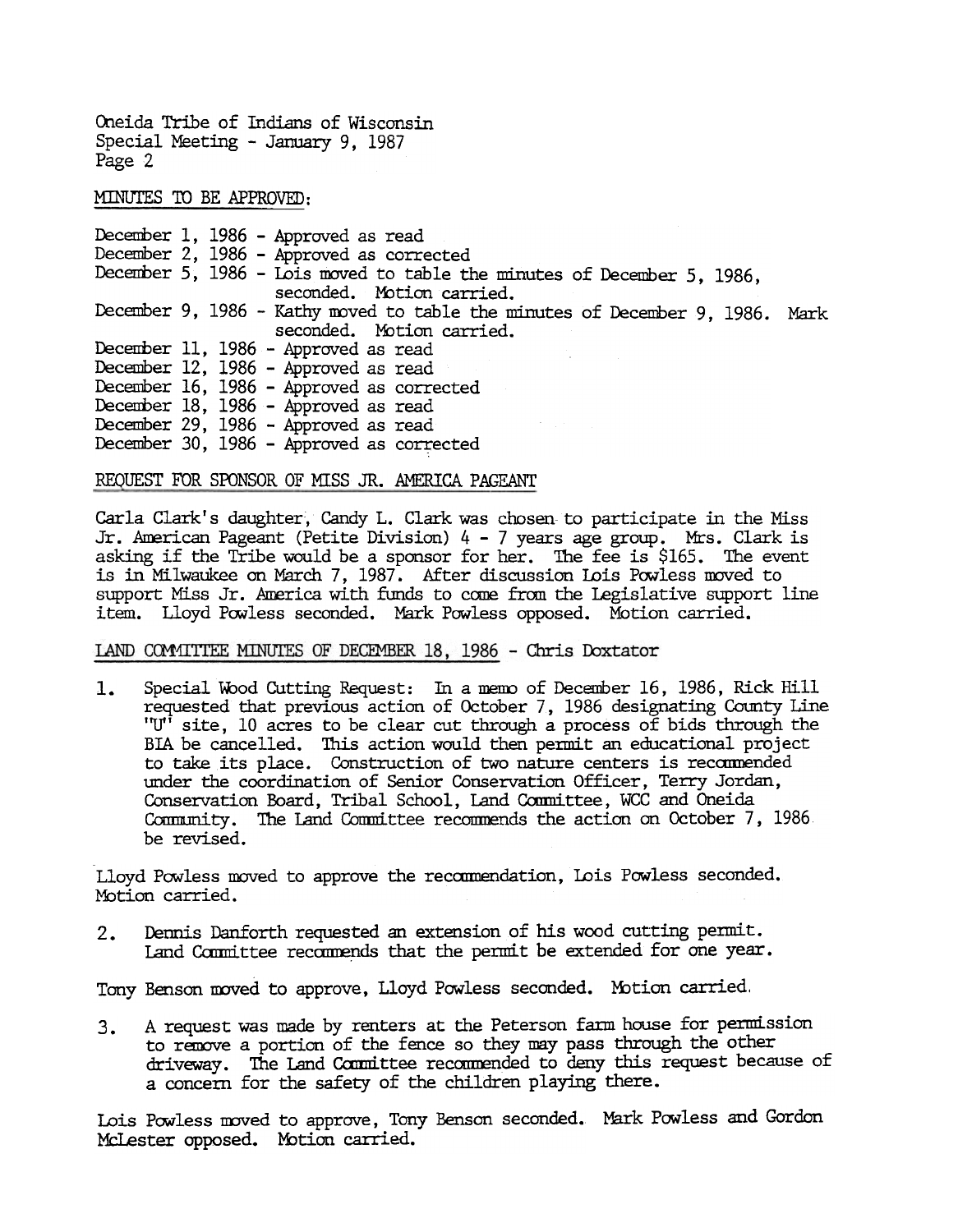ONEIDA TRIBE OF INDIANS OF WISCONSm SPECIAL MEETING - JANUARY 9, 1987 Page 3

LAND COMMITTEE MINUTES (Continued)

4. The Housing Authority requested approval to obtain sane land from the Episcopal Diocese for the construction of a maintenance storage building near Site I. After discussion, by the Land Committee, they recommended that this request be denied.

Lois Powless moved to table this matter for further investigation. Lloyd Powless seconded. Tony Benson opposed. Motion carried.

- Debbie Wisneski requested approval to put in a access driveway to her 5. lot. This was approved at an earlier meeting.
- The Land Committee recommended approval of the Right-of-way Easement<br>Grant by Leslie Danforth for the water and sewer for the mobile home park.

Lois Powless moved to approve, Lloyd Powless seconded. Motion carried.

7 Financing for the Carlton Property purchase. The Land Committee recommended that 20% of the total purchase price be derived from the Land Acquisition Fund.

Tony Benson moved to approve, Lloyd Powless seconded. Motion carried.

## APPOINIMENT OF STAFF DIRECTOR TO THE SENATE SELECT COMMITTEE

Mark Powless moved to approve the Chairman send a letter to Senator Daniel Inoye, Chairman of Senate Select Committee on Indian Affairs recommending the appointment of Alan Parker, Esq. Gordon MCLester seconded. Mbtion carried.

## PROJECT TEAM TO WORK PROPOSED PROFESSIONAL BUILDING - Don Wilson

6. The Land Committee recommended approval of the Right-of-way Easer<br>park, Crain by Leslig banforth for the water and ever for the mobile is<br>park,<br>Lois Powels are of controlled parked. Motion carries<br> $7$  Financing for the The following persons were recommended for the project team for the proposed professional building: John Powless, Carl Rasmussen, Jerome Heschler, Kathy Hughes, David King, Gordon McLester, Lois Powless, Tony Benson and Don Wilson. This team will begin to determine the visibility of the proposed project. They would also do an indepth study, develop budgets, and probabilities for the Business Committee to make a decision on the project. Kathy Hughes moved to approve the request with John Powless and Don Wilson coordinating the team. Lloyd Powless seconded. Mark Powless abstained. Motion carried.

## REQUEST FOR FUNDS FOR SCHOOL - Fred Laitinen's

Fred A. Laitinen has been attending college to become a physician. He has been accepted at the Medical College of Wisconsin-Milwaukee, starting in August of 87. The estimated cost of his education is \$69,112.; he is requesting assistance from the Tribe. He has checked with the United States Air Force and the Public Health Service. They would provide the needed aid for school, but he feels this would reduce his chances of returning to Oneida to practice medicine.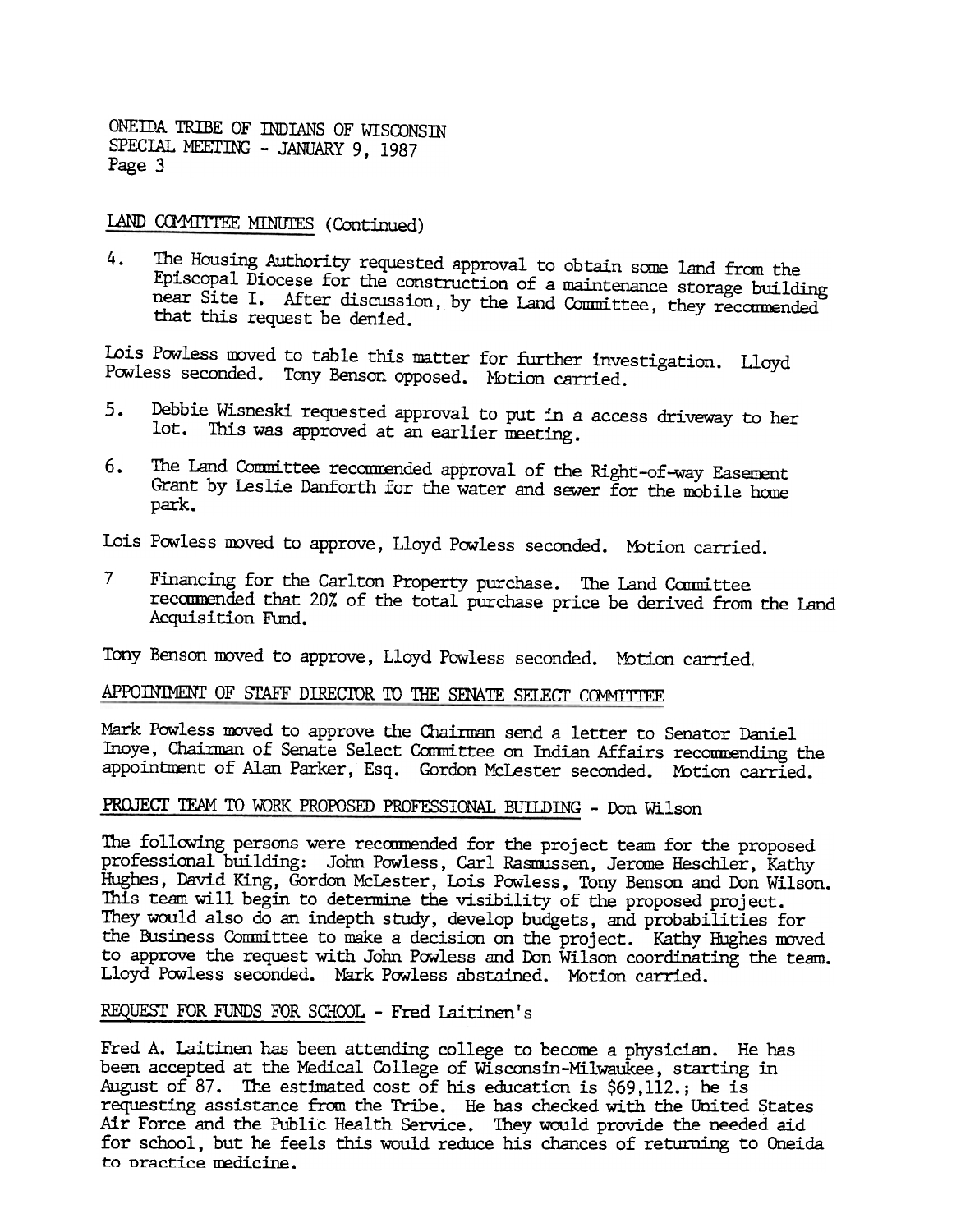ONEIDA TRIBE OF INDIANS OF WISCONSIN SPECIAL MEETING - JANUARY 9, 1987 Page 4

#### MR. LAITINEN REQUEST (Continued)

After discussion, Mark Powless, Education Liaison, made a motion that he be authorized to respond to Fred informing him of other funding sources available. Tony Benson seconded. Motion carried.

#### REQUEST FROM MR. & MRS. VERNON JOURDAN

The Jourdans requested assistance to remodel their home; (put bedrooms downstairs because of health problems having to go upstairs). The Business Committee discussed possible ways to help Mr. & Mrs. Jourdan. Lois Powless made a motion for Lloyd Powless to follow-up with this request. Kathy Hughes seconded. Motion carried.

#### JOB DESCRIPTIONS - Barbara Schuman

#### -Hiring Info:

CHR/Nutrition Aide (Health Center), Grade 6 - Jacqueline M. Smith

Secretary/Dispatcher for Public Safety Dept., Grade 10 - Lora Waupaukenay -Transfer Info:

Glen H. Skenandore was transferred from Health Center to Norbert Hill Center to position of Custodian/Housekeeper.

-Requests approval for two (2) new job descriptions:

Health Promotion Coordinator - Grade 18

Fitness Coordinator -Grade 14

Kathy moved to approve the job descriptions contingent on Health Board approval and any recommended changes. Gordon seconded. Motion carried.

#### DISCUSSION RETIREMENT PLAN FOR OHA & RODEWAY  $INN - Don Wilson$

These two entities are not currently involved in the newly developed retirement plan. Lois made a motion that Don Wilson look into the possibility of these entities being included in our retirement land and bring a recommendation back to the Committee. Gordon seconded. Motion carried.

#### RESOLUTION  $#1$ -9-87-A INDIAN GAMING - Jerry Hill

Kathy moved to approve Resolution #1-9-87-A. Tony seconded. Motion carried.

- WHEREAS, the Oneida Tribe of Indians of Wisconsin is a federally recognized Indian government and a treaty tribe recognized by the laws of the United States, and
- \.]lIEREAS, the Oneida General Tribal Council is the governing body of the Oneida Tribe of Indians of Wisconsin, and
- the Oneida Business Conmittee has been delegated the authority of Article IV, Section 1 of the Oneida Tribal Constitution by the Oneida General Tribal Council, and WHEREAS.